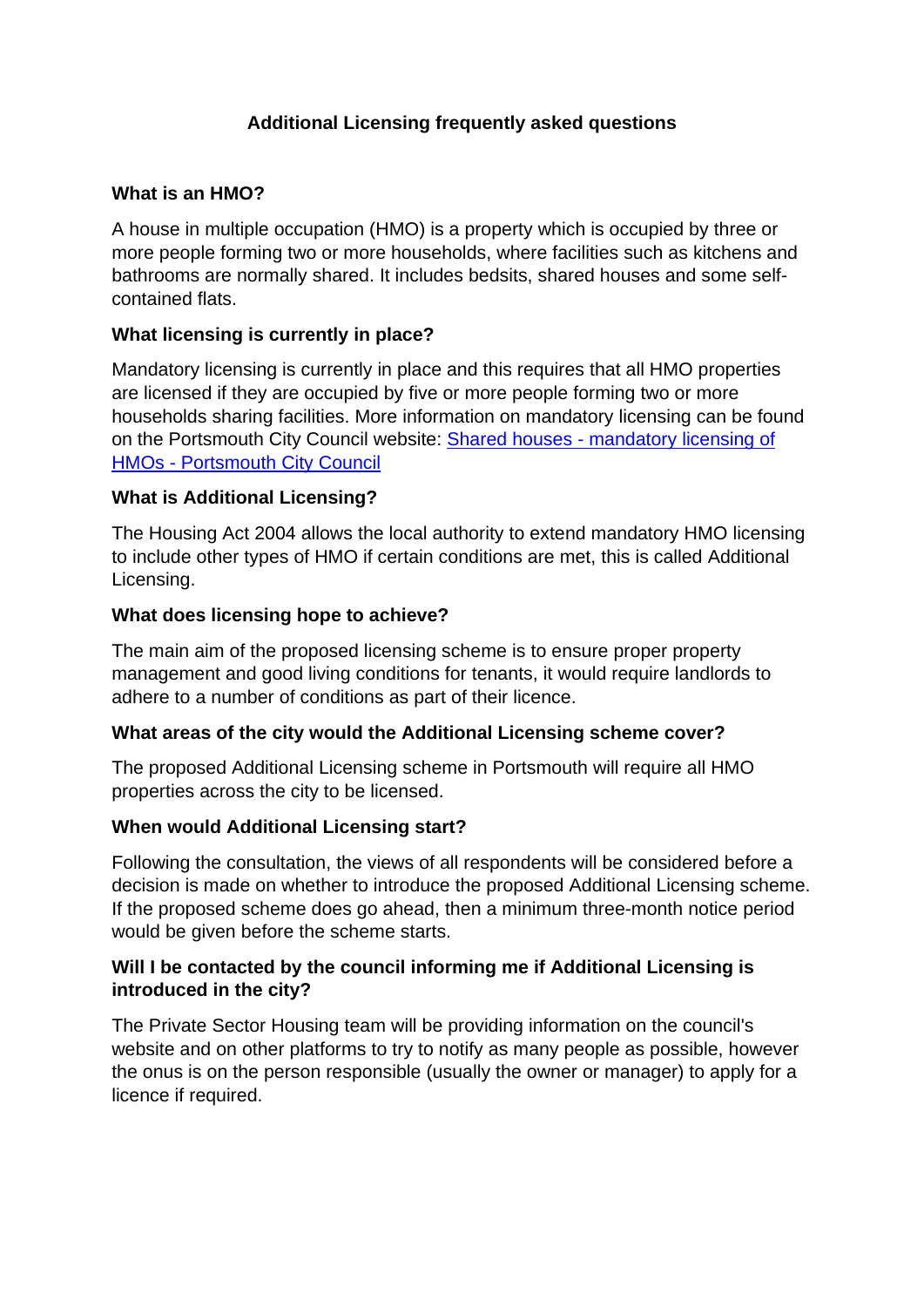## **How would I apply?**

There would be an online form on the Portsmouth City Council website which can be filled out or alternatively a paper application would be made available.

## **How much would a licence cost?**

The cost of the licence is anticipated to be between £855 and £870. The fee will need to be paid in two parts. The first part will need to be paid when the application is submitted and the second is the Licence Issue Fee which will need to be paid within 14 days following receipt of the 'Notice of Intention to Grant a Licence'.

# **Will there be a discount for multiple applications from the same landlord?**

There is no proposal for discounts to be applied for multiple applications.

# **How will I be able to pay the fee?**

HMO licence fee payments will be made using cheque, over the phone or online. Details of payment methods will be included in the application forms.

## **What documents would I need to submit with my application?**

Where applicable you would need to supply:

- A floor plan showing the room sizes in metric and usage of every room including bathrooms, ensuites. The plan must also show the location of any fire precautions such as fire alarms/smoke detectors etc.
- Gas safety certificate if there is a gas supply to the property.
- A satisfactory Electrical Installation Condition Report (EICR).
- A fire risk assessment.
- A PAT certificate for any appliances supplied by the landlord. If the items are new, then a copy of receipts will be sufficient.

# **I already have a licensed HMO, would I need to apply for a licence for my other properties?**

Yes. You must have a separate licence for each HMO property that requires one.

### **Will the cost of the licence be dependent on the amount of tenants in the property?**

No, the fee will be the same for all additional licensing applications irrespective of the number of tenants. Information on the proposed fees can be found in the consultation document.

## **Could the licence be transferred?**

No, licences are not transferrable and in the event that the licence-holder needs to be changed for any reason such as if the property is sold, then a new application would need to be submitted by the new owner.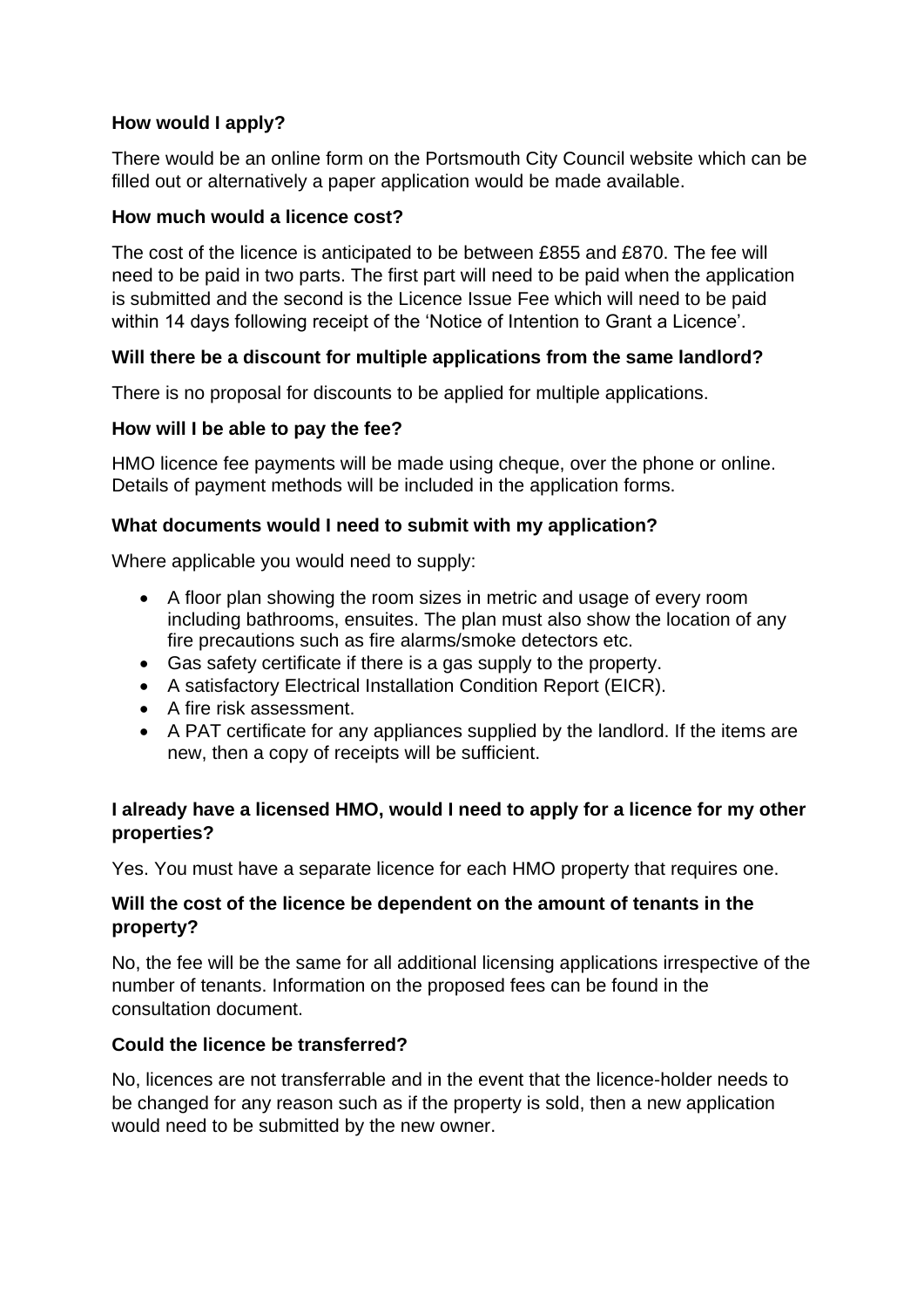# **What happens if I sell my licensed HMO after I am licensed?**

If you sell your property you must inform the Private Sector Housing team and your licence will be revoked upon proof of sale of the property being received. As the licence is not transferable, the new owner will need to apply for a licence and pay a fee if they wish to continue operating the property as an HMO.

## **If I buy an HMO property and need to apply for a licence in the third year of the Additional Licensing scheme will I pay the same as someone who gets a licence for five years?**

Where properties are sold and purchased within the term of the Additional Licensing scheme the fee for new applications made during this period would be proportionate and scaled accordingly based on the remaining term of the scheme. Fees would be updated annually and clearly displayed on our application forms and website.

## **Is Additional Licensing a way for the council to raise money?**

No. The council is not permitted to obtain financial gain from the fees paid through the licensing scheme. The fee would cover the costs to administer and successfully run the scheme.

### **What conditions would be applied to an HMO licence?**

There are a number of mandatory conditions applied to HMO licences under the Housing Act 2004 and national regulations. The law also allows councils to apply discretionary conditions to regulate the management, use and occupation of the property. Details of proposed licence conditions can be found in the consultation document.

#### **What would happen if I did not meet the 'fit and proper person' criteria?**

If an applicant does not meet the 'fit and proper person' criteria then an appropriate alternative manager must be appointed, or the council can consider taking over the management of an HMO through a Management Order until an alternative person can be appointed to manage the property.

#### **I rent out rooms in a private house, would I require a licence?**

A resident landlord can have up to two lodgers living in the property with them and this would not require a licence under the proposed scheme. If you have three or more lodgers then the property would require an HMO licence.

#### **Once I have applied for a licence, would my property be inspected?**

Once you have applied for a licence there are two types of inspections that could be required to take place.

• **Verification inspection** - these inspections are carried out when an officer needs to confirm information within the application and is not necessary for all licences issued. The result of this could be that special conditions are added to your licence.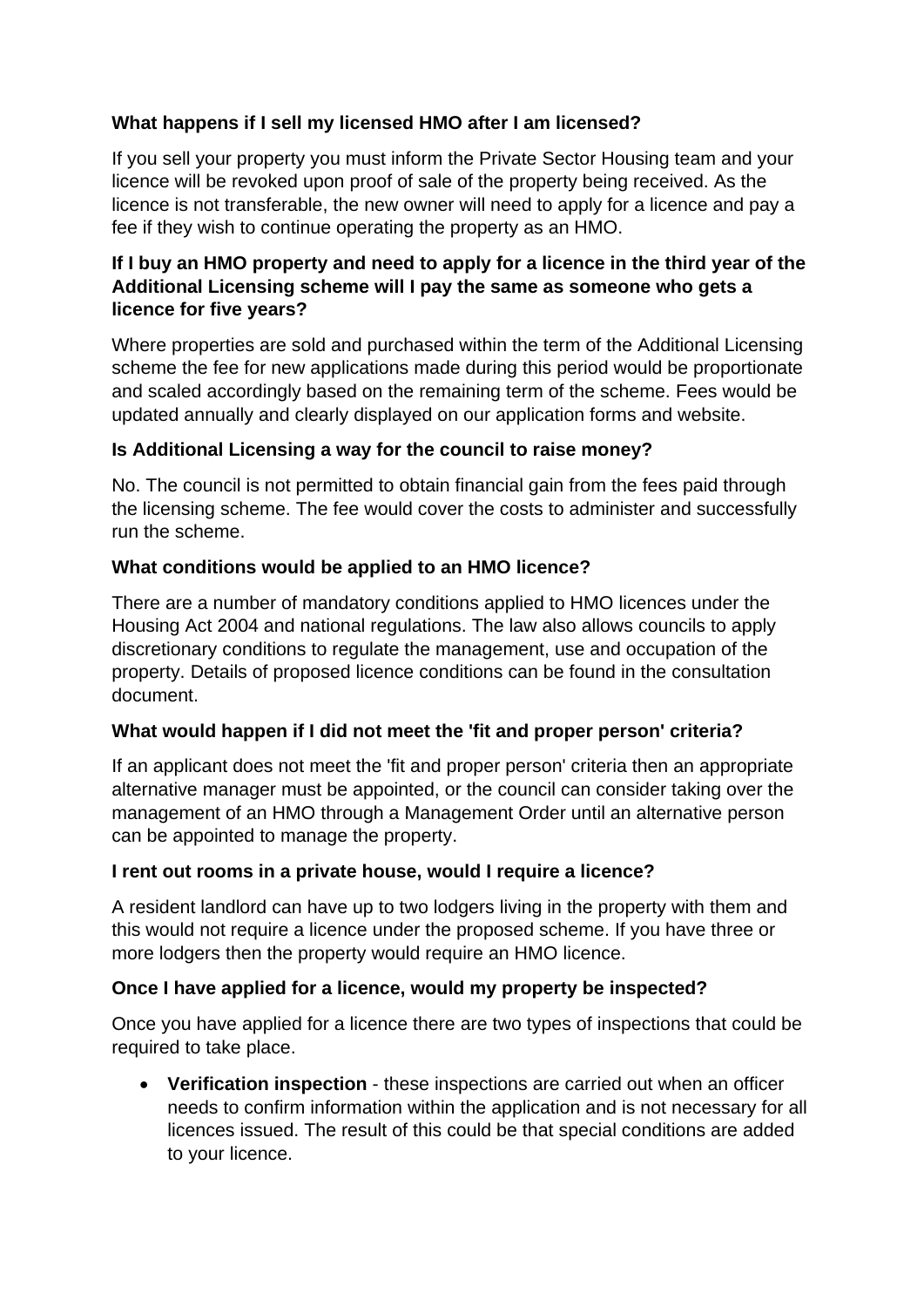• **Housing Health Safety Rating System (HHSRS)** - Every licensed property will have an HHSRS inspection, and the result of this inspection could be that remedial works are required if deficiencies of the property are found

## **What would happen if Additional Licensing is introduced in the city but I do not apply for a licence for my HMO?**

If a landlord does not apply for a licence when they are required to do so it would be an offence under section 72 of the Housing Act 2004, which upon summary conviction may render a person liable to an unlimited fine. A person may also be liable to a civil penalty under Section 249A of up to £30,000. Tenants living in what is found to be an unlicensed HMO can also look into applying for a rent repayment order. A rent repayment order requires a landlord or agent who has committed a relevant offence to repay rent, housing benefit or universal credit, this can result in the repayment of up to 12 months' rent

## **If I became a licence-holder would by details be made public?**

The council would be required to create a public register containing details of all licence-holders and their properties. The details included on this would be:

- Name and address of HMO licensed
- Name and address of licence-holder
- Managing agent details (where applicable)
- Number of rooms present
- Amenities
- Occupant levels

The public register would be available to view on request.

# **I'm a tenant of an HMO which would be included in the proposed licensing scheme. How would Additional Licensing affect me?**

Additional Licensing's main aims are to ensure proper property management and good living conditions for tenants, it will require landlords to adhere to a number of conditions as part of their licence. Officers would inspect the property during the licence period and ensure that any hazards identified in the property are addressed by your landlord. This would provide you with reassurance that the property you are living in is in a safe condition and suitable to be occupied by the number of tenants living there.

## **I'm a resident living near HMO properties. How would Additional Licensing affect me?**

The quality of life for tenants, and the impacts of those who live in HMOs on those around them, are issues that were explored in a recent city-wide survey. The survey strongly suggests that HMOs impact upon residents in a number of ways, such as increased parking issues, waste management, noise and anti-social behaviour. These issues can be complex, although various council services work